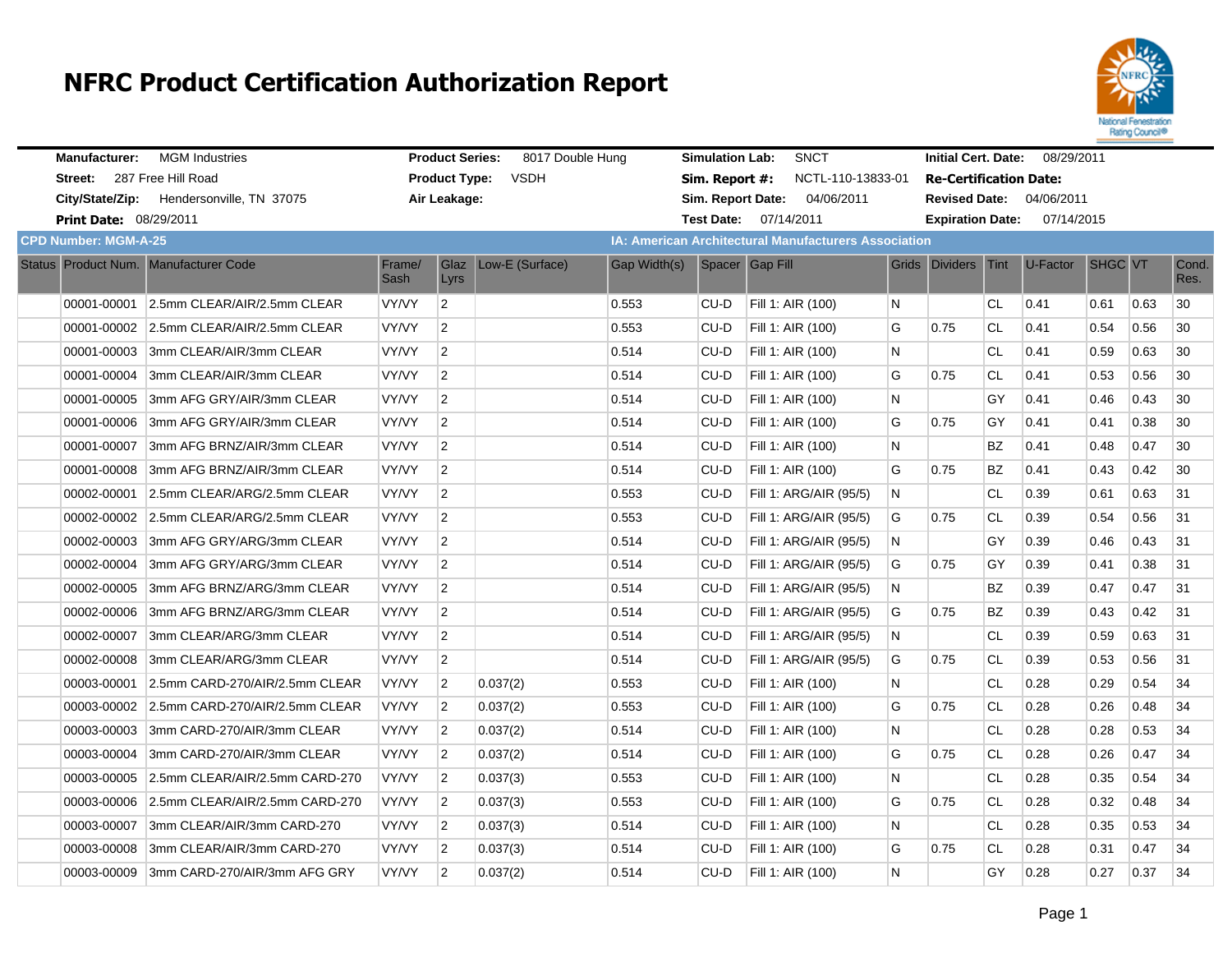

| <b>Manufacturer:</b>                  | <b>MGM Industries</b>                      |                | <b>Product Series:</b> | 8017 Double Hung |              | <b>Simulation Lab:</b> | <b>SNCT</b>                                          |   | <b>Initial Cert. Date:</b>    |           | 08/29/2011                      |         |      |               |
|---------------------------------------|--------------------------------------------|----------------|------------------------|------------------|--------------|------------------------|------------------------------------------------------|---|-------------------------------|-----------|---------------------------------|---------|------|---------------|
| Street: 287 Free Hill Road            |                                            |                | <b>Product Type:</b>   | <b>VSDH</b>      |              | Sim. Report #:         | NCTL-110-13833-01                                    |   | <b>Re-Certification Date:</b> |           |                                 |         |      |               |
|                                       | City/State/Zip: Hendersonville, TN 37075   |                | Air Leakage:           |                  |              |                        | Sim. Report Date: 04/06/2011                         |   |                               |           | <b>Revised Date: 04/06/2011</b> |         |      |               |
| <b>Print Date: 08/29/2011</b>         |                                            |                |                        |                  |              |                        | Test Date: 07/14/2011                                |   |                               |           | Expiration Date: 07/14/2015     |         |      |               |
| <b>CPD Number: MGM-A-25</b>           |                                            |                |                        |                  |              |                        | IA: American Architectural Manufacturers Association |   |                               |           |                                 |         |      |               |
| Status Product Num. Manufacturer Code |                                            | Frame/<br>Sash | Glaz<br>Lyrs           | Low-E (Surface)  | Gap Width(s) |                        | Spacer Gap Fill                                      |   | Grids Dividers Tint           |           | $U-Factor$                      | SHGC VT |      | Cond.<br>Res. |
|                                       | 00003-00010 3mm CARD-270/AIR/3mm AFG GRY   | VY/VY          | $\overline{2}$         | 0.037(2)         | 0.514        | CU-D                   | Fill 1: AIR (100)                                    | G | 0.75                          | GY        | 0.28                            | 0.25    | 0.33 | 34            |
| 00003-00011                           | 3mm AFG GRY/AIR/3mm CARD-270               | VY/VY          | $\overline{2}$         | 0.037(3)         | 0.514        | CU-D                   | Fill 1: AIR (100)                                    | N |                               | GY        | 0.28                            | 0.27    | 0.37 | 34            |
| 00003-00012                           | 3mm AFG GRY/AIR/3mm CARD-270               | VY/VY          | $\overline{2}$         | 0.037(3)         | 0.514        | CU-D                   | Fill 1: AIR (100)                                    | G | 0.75                          | GY        | 0.28                            | 0.24    | 0.33 | 34            |
|                                       | 00003-00013 3mm CARD-270/AIR/3mm AFG BRNZ  | VY/VY          | $\overline{2}$         | 0.037(2)         | 0.514        | CU-D                   | Fill 1: AIR (100)                                    | N |                               | <b>BZ</b> | 0.28                            | 0.28    | 0.40 | 34            |
| 00003-00014                           | 3mm CARD-270/AIR/3mm AFG BRNZ              | VY/VY          | $\overline{2}$         | 0.037(2)         | 0.514        | CU-D                   | Fill 1: AIR (100)                                    | G | 0.75                          | <b>BZ</b> | 0.28                            | 0.25    | 0.36 | 34            |
| 00003-00015                           | 3mm AFG BRNZ/AIR/3mm CARD-270              | VY/VY          | $\overline{2}$         | 0.037(3)         | 0.514        | CU-D                   | Fill 1: AIR (100)                                    | N |                               | BZ        | 0.28                            | 0.28    | 0.40 | 34            |
|                                       | 00003-00016 3mm AFG BRNZ/AIR/3mm CARD-270  | VY/VY          | $\overline{2}$         | 0.037(3)         | 0.514        | CU-D                   | Fill 1: AIR (100)                                    | G | 0.75                          | <b>BZ</b> | 0.28                            | 0.25    | 0.36 | 34            |
| 00004-00001                           | 2.5mm CARD-366/AIR/2.5mm CLEAR             | VY/VY          | $\overline{2}$         | 0.022(2)         | 0.553        | CU-D                   | Fill 1: AIR (100)                                    | N |                               | CL        | 0.28                            | 0.21    | 0.50 | 34            |
|                                       | 00004-00002 2.5mm CARD-366/AIR/2.5mm CLEAR | VY/VY          | $\overline{2}$         | 0.022(2)         | 0.553        | CU-D                   | Fill 1: AIR (100)                                    | G | 0.75                          | <b>CL</b> | 0.28                            | 0.19    | 0.44 | 34            |
| 00004-00003                           | 3mm CARD-366/AIR/3mm CLEAR                 | VY/VY          | $\overline{2}$         | 0.022(2)         | 0.514        | CU-D                   | Fill 1: AIR (100)                                    | N |                               | CL        | 0.28                            | 0.21    | 0.49 | 34            |
| 00004-00004                           | 3mm CARD-366/AIR/3mm CLEAR                 | VY/VY          | $\overline{2}$         | 0.022(2)         | 0.514        | CU-D                   | Fill 1: AIR (100)                                    | G | 0.75                          | <b>CL</b> | 0.28                            | 0.19    | 0.44 | 34            |
|                                       | 00004-00005 2.5mm CLEAR/AIR/2.5mm CARD-366 | VY/VY          | $\overline{2}$         | 0.022(3)         | 0.553        | CU-D                   | Fill 1: AIR (100)                                    | N |                               | CL.       | 0.28                            | 0.30    | 0.50 | 34            |
|                                       | 00004-00006 2.5mm CLEAR/AIR/2.5mm CARD-366 | VY/VY          | $\overline{2}$         | 0.022(3)         | 0.553        | CU-D                   | Fill 1: AIR (100)                                    | G | 0.75                          | <b>CL</b> | 0.28                            | 0.27    | 0.44 | 34            |
| 00004-00007                           | 3mm CLEAR/AIR/3mm CARD-366                 | VY/VY          | $\overline{2}$         | 0.022(3)         | 0.514        | CU-D                   | Fill 1: AIR (100)                                    | N |                               | <b>CL</b> | 0.28                            | 0.29    | 0.49 | 34            |
| 00004-00008                           | 3mm CLEAR/AIR/3mm CARD-366                 | VY/VY          | $\overline{2}$         | 0.022(3)         | 0.514        | CU-D                   | Fill 1: AIR (100)                                    | G | 0.75                          | CL.       | 0.28                            | 0.27    | 0.44 | 34            |
| 00004-00009                           | 3mm CARD-366/AIR/3mm AFG GRY               | VY/VY          | $\overline{2}$         | 0.022(2)         | 0.514        | CU-D                   | Fill 1: AIR (100)                                    | N |                               | GY        | 0.28                            | 0.21    | 0.34 | 34            |
|                                       | 00004-00010 3mm CARD-366/AIR/3mm AFG GRY   | VY/VY          | $\overline{2}$         | 0.022(2)         | 0.514        | CU-D                   | Fill 1: AIR (100)                                    | G | 0.75                          | GY        | 0.28                            | 0.19    | 0.30 | 34            |
| 00004-00011                           | 3mm AFG GRY/AIR/3mm CARD-366               | VY/VY          | $\overline{2}$         | 0.022(3)         | 0.514        | CU-D                   | Fill 1: AIR (100)                                    | N |                               | GY        | 0.28                            | 0.23    | 0.34 | 34            |
|                                       | 00004-00012 3mm AFG GRY/AIR/3mm CARD-366   | VY/VY          | $\vert$ 2              | 0.022(3)         | 0.514        | CU-D                   | Fill 1: AIR (100)                                    | G | 0.75                          | GY        | 0.28                            | 0.21    | 0.30 | 34            |
| 00004-00013                           | 3mm CARD-366/AIR/3mm AFG BRNZ              | VY/VY          | $\overline{2}$         | 0.022(2)         | 0.514        | CU-D                   | Fill 1: AIR (100)                                    | N |                               | BZ        | 0.28                            | 0.21    | 0.37 | 34            |
| 00004-00014                           | 3mm CARD-366/AIR/3mm AFG BRNZ              | VY/VY          | $\overline{2}$         | 0.022(2)         | 0.514        | CU-D                   | Fill 1: AIR (100)                                    | G | 0.75                          | <b>BZ</b> | 0.28                            | 0.19    | 0.33 | 34            |
|                                       | 00004-00015 3mm AFG BRNZ/AIR/3mm CARD-366  | VY/VY          | $\overline{2}$         | 0.022(3)         | 0.514        | CU-D                   | Fill 1: AIR (100)                                    | N |                               | <b>BZ</b> | 0.28                            | 0.24    | 0.37 | 34            |
| 00004-00016                           | 3mm AFG BRNZ/AIR/3mm CARD-366              | VY/VY          | $\overline{2}$         | 0.022(3)         | 0.514        | CU-D                   | Fill 1: AIR (100)                                    | G | 0.75                          | <b>BZ</b> | 0.28                            | 0.22    | 0.33 | 34            |
| 00005-00001                           | 2.5mm CARD-270/ARG/2.5mm CLEAR             | VY/VY          | $\overline{2}$         | 0.037(2)         | 0.553        | CU-D                   | Fill 1: ARG/AIR (95/5)                               | N |                               | <b>CL</b> | 0.25                            | 0.28    | 0.54 | 35            |
|                                       | 00005-00002 2.5mm CARD-270/ARG/2.5mm CLEAR | VY/VY          | $\overline{2}$         | 0.037(2)         | 0.553        | CU-D                   | Fill 1: ARG/AIR (95/5)                               | G | 0.75                          | <b>CL</b> | 0.25                            | 0.25    | 0.48 | 35            |
|                                       |                                            |                |                        |                  |              |                        |                                                      |   |                               |           |                                 |         |      |               |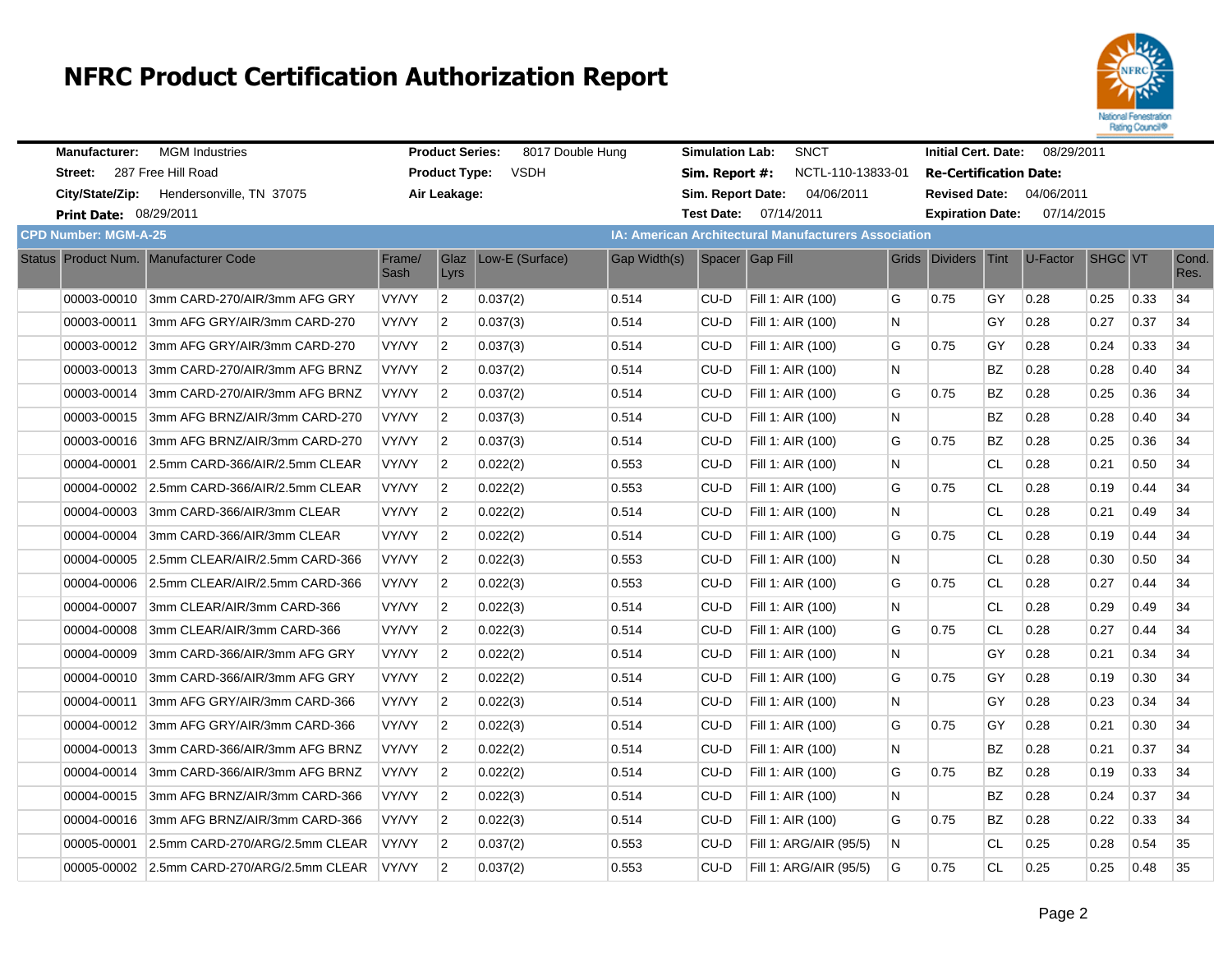

| <b>Manufacturer:</b>                  | <b>MGM</b> Industries                      |                | <b>Product Series:</b> | 8017 Double Hung |              | <b>Simulation Lab:</b> | <b>SNCT</b>                                                 |    | <b>Initial Cert. Date:</b>    |           | 08/29/2011 |                |      |               |
|---------------------------------------|--------------------------------------------|----------------|------------------------|------------------|--------------|------------------------|-------------------------------------------------------------|----|-------------------------------|-----------|------------|----------------|------|---------------|
| Street:                               | 287 Free Hill Road                         |                | <b>Product Type:</b>   | <b>VSDH</b>      |              | Sim. Report #:         | NCTL-110-13833-01                                           |    | <b>Re-Certification Date:</b> |           |            |                |      |               |
| City/State/Zip:                       | Hendersonville, TN 37075                   |                | Air Leakage:           |                  |              | Sim. Report Date:      | 04/06/2011                                                  |    | <b>Revised Date:</b>          |           | 04/06/2011 |                |      |               |
| <b>Print Date: 08/29/2011</b>         |                                            |                |                        |                  |              |                        | Test Date: 07/14/2011                                       |    | <b>Expiration Date:</b>       |           | 07/14/2015 |                |      |               |
| <b>CPD Number: MGM-A-25</b>           |                                            |                |                        |                  |              |                        | <b>IA: American Architectural Manufacturers Association</b> |    |                               |           |            |                |      |               |
| Status Product Num. Manufacturer Code |                                            | Frame/<br>Sash | Glaz<br>Lyrs           | Low-E (Surface)  | Gap Width(s) |                        | Spacer Gap Fill                                             |    | Grids Dividers Tint           |           | U-Factor   | <b>SHGC VT</b> |      | Cond.<br>Res. |
| 00005-00003                           | 3mm CARD-270/ARG/3mm CLEAR                 | <b>VY/VY</b>   | $\overline{2}$         | 0.037(2)         | 0.514        | CU-D                   | Fill 1: ARG/AIR (95/5)                                      | N  |                               | CL.       | 0.25       | 0.28           | 0.53 | 35            |
| 00005-00004                           | 3mm CARD-270/ARG/3mm CLEAR                 | <b>VY/VY</b>   | $\overline{2}$         | 0.037(2)         | 0.514        | CU-D                   | Fill 1: ARG/AIR (95/5)                                      | G  | 0.75                          | <b>CL</b> | 0.25       | 0.25           | 0.47 | 35            |
|                                       | 00005-00005 2.5mm CLEAR/ARG/2.5mm CARD-270 | VY/VY          | $\overline{2}$         | 0.037(3)         | 0.553        | CU-D                   | Fill 1: ARG/AIR (95/5)                                      | N  |                               | <b>CL</b> | 0.25       | 0.36           | 0.54 | 35            |
| 00005-00006                           | 2.5mm CLEAR/ARG/2.5mm CARD-270             | VY/VY          | $\overline{2}$         | 0.037(3)         | 0.553        | CU-D                   | Fill 1: ARG/AIR (95/5)                                      | G  | 0.75                          | <b>CL</b> | 0.25       | 0.32           | 0.48 | 35            |
| 00005-00007                           | 3mm CLEAR/ARG/3mm CARD-270                 | VY/VY          | $\overline{2}$         | 0.037(3)         | 0.514        | CU-D                   | Fill 1: ARG/AIR (95/5)                                      | N  |                               | CL        | 0.25       | 0.35           | 0.53 | 35            |
| 00005-00008                           | 3mm CLEAR/ARG/3mm CARD-270                 | VY/VY          | $\overline{2}$         | 0.037(3)         | 0.514        | CU-D                   | Fill 1: ARG/AIR (95/5)                                      | G  | 0.75                          | CL        | 0.25       | 0.32           | 0.47 | 35            |
| 00005-00009                           | 3mm CARD-270/ARG/3mm AFG GRY               | VY/VY          | $\overline{2}$         | 0.037(2)         | 0.514        | CU-D                   | Fill 1: ARG/AIR (95/5)                                      | N  |                               | GY        | 0.25       | 0.27           | 0.37 | 35            |
|                                       | 00005-00010 3mm CARD-270/ARG/3mm AFG GRY   | <b>VY/VY</b>   | $\overline{2}$         | 0.037(2)         | 0.514        | CU-D                   | Fill 1: ARG/AIR (95/5)                                      | G  | 0.75                          | GY        | 0.25       | 0.25           | 0.33 | 35            |
| 00005-00011                           | 3mm AFG GRY/ARG/3mm CARD-270               | VY/VY          | $\overline{2}$         | 0.037(3)         | 0.514        | CU-D                   | Fill 1: ARG/AIR (95/5)                                      | N  |                               | GY        | 0.25       | 0.27           | 0.37 | 35            |
|                                       | 00005-00012 3mm AFG GRY/ARG/3mm CARD-270   | <b>VY/VY</b>   | $\overline{2}$         | 0.037(3)         | 0.514        | CU-D                   | Fill 1: ARG/AIR (95/5)                                      | G  | 0.75                          | GY        | 0.25       | 0.24           | 0.33 | 35            |
|                                       | 00005-00013 3mm CARD-270/ARG/3mm AFG BRNZ  | VY/VY          | $\overline{2}$         | 0.037(2)         | 0.514        | CU-D                   | Fill 1: ARG/AIR (95/5)                                      | N  |                               | ΒZ        | 0.25       | 0.28           | 0.40 | 35            |
| 00005-00014                           | 3mm CARD-270/ARG/3mm AFG BRNZ              | <b>VY/VY</b>   | $\overline{2}$         | 0.037(2)         | 0.514        | CU-D                   | Fill 1: ARG/AIR (95/5)                                      | G  | 0.75                          | ΒZ        | 0.25       | 0.25           | 0.36 | 35            |
|                                       | 00005-00015 3mm AFG BRNZ/ARG/3mm CARD-270  | VY/VY          | $\overline{2}$         | 0.037(3)         | 0.514        | CU-D                   | Fill 1: ARG/AIR (95/5)                                      | N  |                               | ΒZ        | 0.25       | 0.28           | 0.40 | 35            |
| 00005-00016                           | 3mm AFG BRNZ/ARG/3mm CARD-270              | <b>VY/VY</b>   | $\overline{2}$         | 0.037(3)         | 0.514        | CU-D                   | Fill 1: ARG/AIR (95/5)                                      | G  | 0.75                          | BZ        | 0.25       | 0.25           | 0.36 | 35            |
| 00006-00001                           | 2.5mm CARD-366/ARG/2.5mm CLEAR             | VY/VY          | $\overline{2}$         | 0.022(2)         | 0.553        | CU-D                   | Fill 1: ARG/AIR (95/5)                                      | N  |                               | CL        | 0.25       | 0.21           | 0.50 | 35            |
|                                       | 00006-00002 2.5mm CARD-366/ARG/2.5mm CLEAR | VY/VY          | $\overline{2}$         | 0.022(2)         | 0.553        | $CU-D$                 | Fill 1: ARG/AIR (95/5)                                      | G  | 0.75                          | <b>CL</b> | 0.25       | 0.19           | 0.44 | 35            |
| 00006-00003                           | 3mm CARD-366/ARG/3mm CLEAR                 | VY/VY          | $\overline{2}$         | 0.022(2)         | 0.514        | CU-D                   | Fill 1: ARG/AIR (95/5)                                      | N  |                               | <b>CL</b> | 0.25       | 0.21           | 0.49 | 35            |
| 00006-00004                           | 3mm CARD-366/ARG/3mm CLEAR                 | VY/VY          | $\overline{2}$         | 0.022(2)         | 0.514        | $CU-D$                 | Fill 1: ARG/AIR (95/5)                                      | G  | 0.75                          | <b>CL</b> | 0.25       | 0.19           | 0.44 | 35            |
| 00006-00005                           | 2.5mm CLEAR/ARG/2.5mm CARD-366             | VY/VY          | $\overline{2}$         | 0.022(3)         | 0.553        | CU-D                   | Fill 1: ARG/AIR (95/5)                                      | N  |                               | CL.       | 0.25       | 0.30           | 0.50 | 35            |
| 00006-00006                           | 2.5mm CLEAR/ARG/2.5mm CARD-366             | VY/VY          | $\overline{2}$         | 0.022(3)         | 0.553        | CU-D                   | Fill 1: ARG/AIR (95/5)                                      | G  | 0.75                          | CL        | 0.25       | 0.27           | 0.44 | 35            |
| 00006-00007                           | 3mm CLEAR/ARG/3mm CARD-366                 | <b>VY/VY</b>   | $\overline{2}$         | 0.022(3)         | 0.514        | CU-D                   | Fill 1: ARG/AIR (95/5)                                      | N. |                               | CL.       | 0.25       | 0.30           | 0.49 | 35            |
| 00006-00008                           | 3mm CLEAR/ARG/3mm CARD-366                 | VY/VY          | $\overline{2}$         | 0.022(3)         | 0.514        | CU-D                   | Fill 1: ARG/AIR (95/5)                                      | G  | 0.75                          | CL        | 0.25       | 0.27           | 0.44 | 35            |
| 00006-00009                           | 3mm CARD-366/ARG/3mm AFG GRY               | <b>VY/VY</b>   | $\overline{2}$         | 0.022(2)         | 0.514        | CU-D                   | Fill 1: ARG/AIR (95/5)                                      | N. |                               | GY        | 0.25       | 0.20           | 0.34 | 35            |
| 00006-00010                           | 3mm CARD-366/ARG/3mm AFG GRY               | VY/VY          | $\overline{2}$         | 0.022(2)         | 0.514        | CU-D                   | Fill 1: ARG/AIR (95/5)                                      | G  | 0.75                          | GY        | 0.25       | 0.18           | 0.30 | 35            |
| 00006-00011                           | 3mm AFG GRY/ARG/3mm CARD-366               | <b>VY/VY</b>   | $\overline{2}$         | 0.022(3)         | 0.514        | CU-D                   | Fill 1: ARG/AIR (95/5)                                      | N. |                               | GY        | 0.25       | 0.23           | 0.34 | 35            |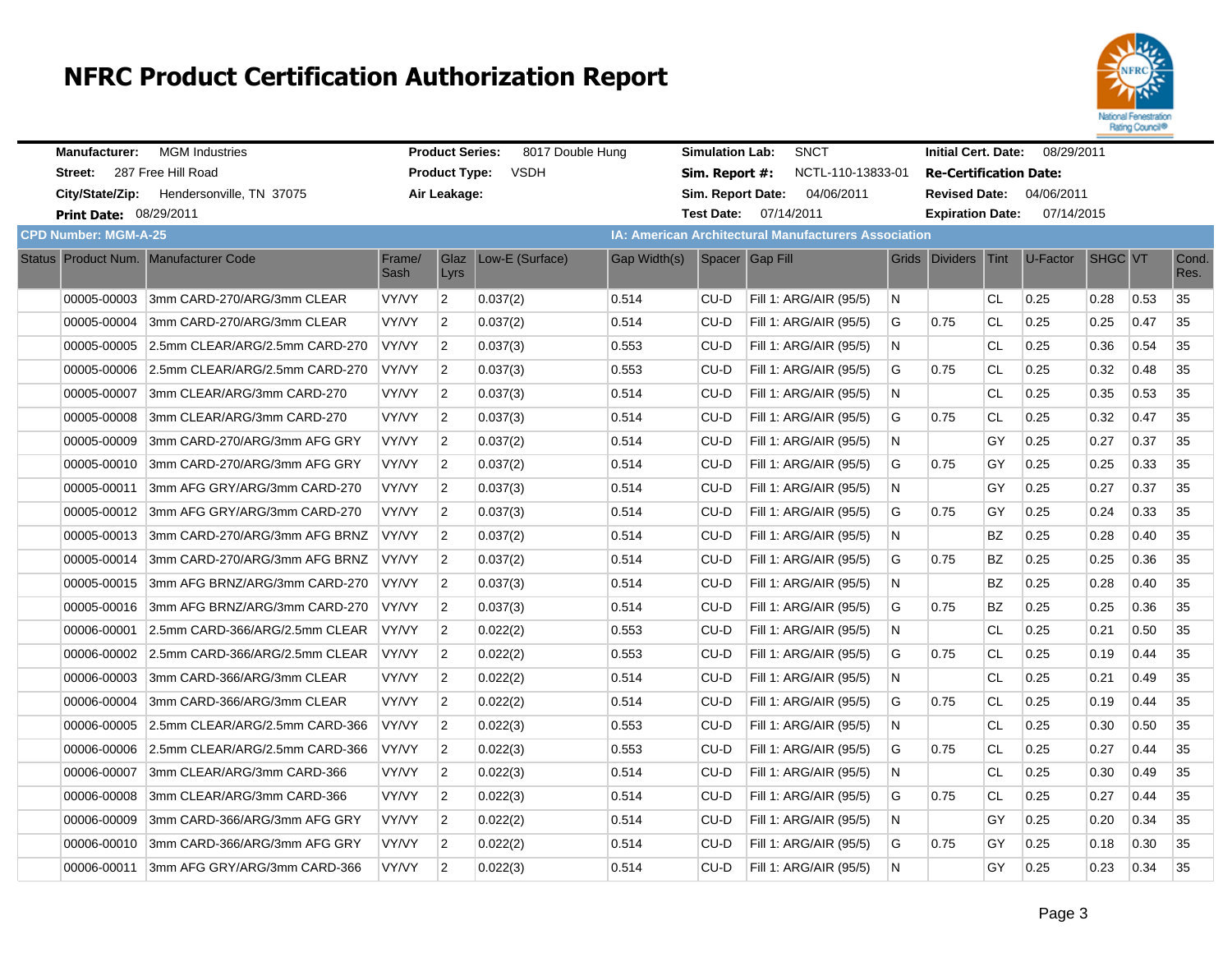

| Manufacturer:                 | <b>MGM Industries</b>                 |                | <b>Product Series:</b>                                      | 8017 Double Hung |              | <b>Simulation Lab:</b> | <b>SNCT</b>            |   | <b>Initial Cert. Date:</b>    |           | 08/29/2011 |                |      |               |
|-------------------------------|---------------------------------------|----------------|-------------------------------------------------------------|------------------|--------------|------------------------|------------------------|---|-------------------------------|-----------|------------|----------------|------|---------------|
| Street:                       | 287 Free Hill Road                    |                | <b>Product Type:</b>                                        | <b>VSDH</b>      |              | Sim. Report #:         | NCTL-110-13833-01      |   | <b>Re-Certification Date:</b> |           |            |                |      |               |
| City/State/Zip:               | Hendersonville, TN 37075              |                | Air Leakage:                                                |                  |              | Sim. Report Date:      | 04/06/2011             |   | <b>Revised Date:</b>          |           | 04/06/2011 |                |      |               |
| <b>Print Date: 08/29/2011</b> |                                       |                |                                                             |                  |              | <b>Test Date:</b>      | 07/14/2011             |   | <b>Expiration Date:</b>       |           | 07/14/2015 |                |      |               |
| <b>CPD Number: MGM-A-25</b>   |                                       |                | <b>IA: American Architectural Manufacturers Association</b> |                  |              |                        |                        |   |                               |           |            |                |      |               |
|                               | Status Product Num. Manufacturer Code | Frame/<br>Sash | <b>Glaz</b><br>Lyrs                                         | Low-E (Surface)  | Gap Width(s) | Spacer Gap Fill        |                        |   | Grids Dividers Tint           |           | U-Factor   | <b>SHGC VT</b> |      | Cond.<br>Res. |
| 00006-00012                   | 3mm AFG GRY/ARG/3mm CARD-366          | VY/VY          | $\overline{2}$                                              | 0.022(3)         | 0.514        | CU-D                   | Fill 1: ARG/AIR (95/5) | G | 0.75                          | <b>GY</b> | 0.25       | 0.20           | 0.30 | 35            |
| 00006-00013                   | 3mm CARD-366/ARG/3mm AFG BRNZ         | <b>VY/VY</b>   | $\overline{2}$                                              | 0.022(2)         | 0.514        | CU-D                   | Fill 1: ARG/AIR (95/5) | N |                               | <b>BZ</b> | 0.25       | 0.20           | 0.37 | 35            |
| 00006-00014                   | 3mm CARD-366/ARG/3mm AFG BRNZ         | <b>VY/VY</b>   | $\overline{2}$                                              | 0.022(2)         | 0.514        | CU-D                   | Fill 1: ARG/AIR (95/5) | G | 0.75                          | <b>BZ</b> | 0.25       | 0.19           | 0.33 | 35            |
| 00006-00015                   | 3mm AFG BRNZ/ARG/3mm CARD-366         | VY/VY          | $\overline{2}$                                              | 0.022(3)         | 0.514        | CU-D                   | Fill 1: ARG/AIR (95/5) | N |                               | <b>BZ</b> | 0.25       | 0.24           | 0.37 | 35            |
| 00006-00016                   | 3mm AFG BRNZ/ARG/3mm CARD-366         | <b>VY/VY</b>   | $\overline{2}$                                              | 0.022(3)         | 0.514        | CU-D                   | Fill 1: ARG/AIR (95/5) | G | 0.75                          | <b>BZ</b> | 0.25       | 0.21           | 0.33 | 35            |